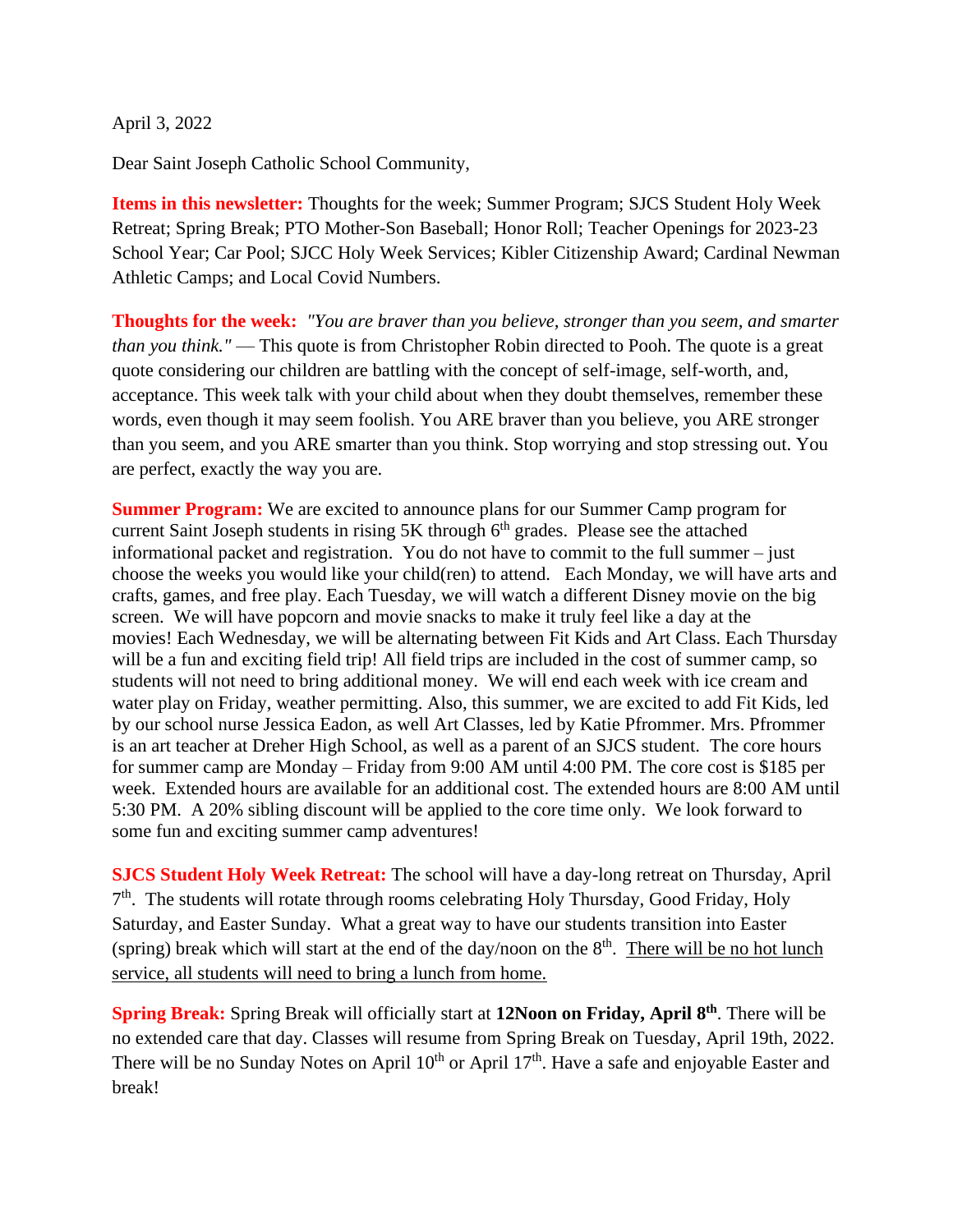**PTO Mother-Son Baseball:** SJCS PTO is excited to host Mother-Son Baseball with the Columbia Fireflies on Sunday, April 24th at 5:05 pm at Segra Park. Please use this link to RSVP so we can ensure we have enough tickets for everyone.

### <https://www.signupgenius.com/go/4090549afac2cabfe3-sjcs1>

We will be providing tickets for the moms and sons as well as a kid's zone voucher for the boys. Please RSVP by April 9th so we have time to have tickets printed and distributed. We look forward to seeing you there!

**Honor Roll:** We are pleased to announce the Honor Roll students for the third quarter of the 2021-2022 school year. Congratulations, students!

### **4th Grade Honor Roll:**

**A-** Helen Asay, Matthew Bowie, Jessica Bradley, Lola Catalano, Mills Coco, Joshua Culberson, Jack Ford, Lucy Hoppmann, Patrick Horan, Molly Jane Kaminski, Chloe Xu

**A/B-** Will Bigger, Delaney Brown, Harrison Bruner, Caedon Buchanan, Wyatt Burckhard, Keegan Butler, Campbell DeFreese, Addie Ferriell, Amy Gorrin, Wyatt Hope, Harry McLeod, Rowan McLeod, John Rollins Porter, David Regan, Connor Smith, Mae Warren, Rocco Williams, Banks Wingo, Mason Wittmann

### **5th Grade Honor Roll:**

**A-** Anna Maria Alexander, Bryn Alexander, Isabella Alexander, Sofie Cepeda, Riyler Coffman, Jane deTreville, Boland Dupree, Leighton Ford, Johnny Foster, Anna Fuller, Reese Gabelman, Ava Gray Goff, Ellison Judy, Presley Toler, Crosby Weymers

**A/B-** Adrian Branham, Foster Marsh, Sid McDonnell, Trey Meetze, Cooper Romine, Mary Seiner, Avery Shaw, Florence Shell, Sadie Tyer, Evie Van Sant, Graham Walsh, Evelyn Wilson, Patrick Wilson, Alexander Yarnall

### **6th Grade Honor Roll:**

**A-** Louise Arrington, Madeline Bowie, Michael Carlson, Stella Catalano, Eady deTreville, Watson Dupree, Logan Giusti, Riley Hooks, Harper McLeod, Will Sexton, Dylan Williams, Elliott Wise, Sophie Xu

**A/B-** Valentino Bassante, Abby Bodman, Callum Bruner, Logan Cacioppo, Emma Heyward Cathcart, Eliza Davis, Matthan Hinton, Caitlin Macdonald, William Maloney, Marshall Moffitt, Catelyn Roberson, Kylie Smith, Matthew Soto, Deagan Thompson, Emma Thompson, Blakely Timmons, Brady Mock, Jack Tuorto, Owen Tyer, Taylor Williams, Lily-Kate Woodard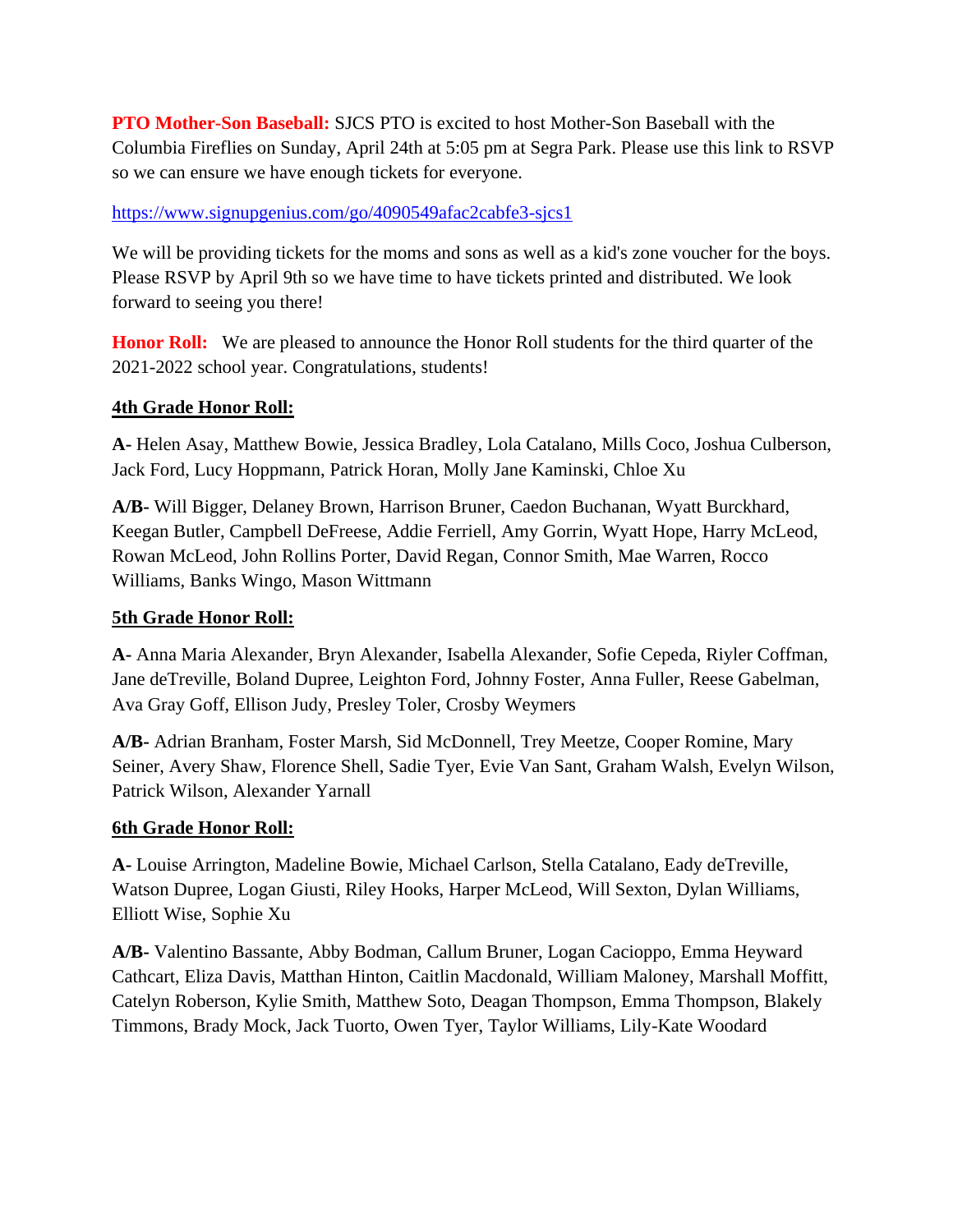**Teacher Openings for 2023-23 School Year:** We are sad to announce that Mrs. Courtney Thompson will not be returning for the 2022-2023 school year. We wish her the very best as she starts a new and exciting chapter in her life. If you know of any qualified candidates, please refer them to contact Mr. Yarnall at [dyarnall@stjosdevine.com](mailto:dyarnall@stjosdevine.com)

It is with mixed emotions that we announce that Mrs. Jude Barrineau will be retiring after 39 years in education, including 6 years at SJCS. We are sad to lose Mrs. Barrineau as a homeroom and 5<sup>th</sup>/6<sup>th</sup>-grade math teacher but are happy she will remain for one block as our pre-algebra teacher next year and enjoy the beginning of her retirement from full-time teaching.

We are excited to announce that Mrs. Diana Von Pinsky will be joining the  $5<sup>th</sup>$  and  $6<sup>th</sup>$ -grade team as the math teacher.

**Car Pool:** Just a reminder of our afternoon carpool procedures.

### **AFTERNOON DISMISSAL (3:00 p.m.): FRONT CARPOOL – PK-K and siblings/carpool**

- Enter the driveway from Devine St. (via Bonham St.) as in morning carpool drop-off.
- Do not enter the carpool line from Devine St.
- Have a name tag clearly in the window.
- Pull all the way up, either to the yellow line or behind the car in front of you.
- Children will be instructed by the staff when they may get into their cars.

### **BACK CARPOOL – 1 st -6 th grade**

- Enter the gated driveway behind the school (closest to Kilbourne Rd.) from Blossom Street. Only right-hand turns in the parking lot
- Follow the white arrows painted on the asphalt. Three  $(3)$  lines feed into one  $(1)$  so that cars can move off Blossom St.
- Have a name tag clearly in the window.
- Pull all the way up.
- Children will be instructed by the staff when they may get into their cars.

**SJCC Holy Week Services:** Saint Joseph Catholic Church Holy Week Schedule:

#### **April 9 ~ Vigil Mass of Passion (Palm) Sunday**: 5:30 PM

Confessions: 3:00 - 5:00 PM

#### **April 10 ~ Passion (Palm) Sunday -** Masses: 8:00, 10:30 AM, 12:15 PM

#### **April 11 ~ Monday of Holy Week -** Mass: 7:30 AM

Confessions: 12:00 noon

#### **April 12 ~ Tuesday of Holy Week -** *No Mass at St. Joseph*

Chrism Mass: Cathedral of St. John the Baptist (Charleston): 11:00a

#### **April 13 ~ Wednesday of Holy Week -** Mass: 7:30 AM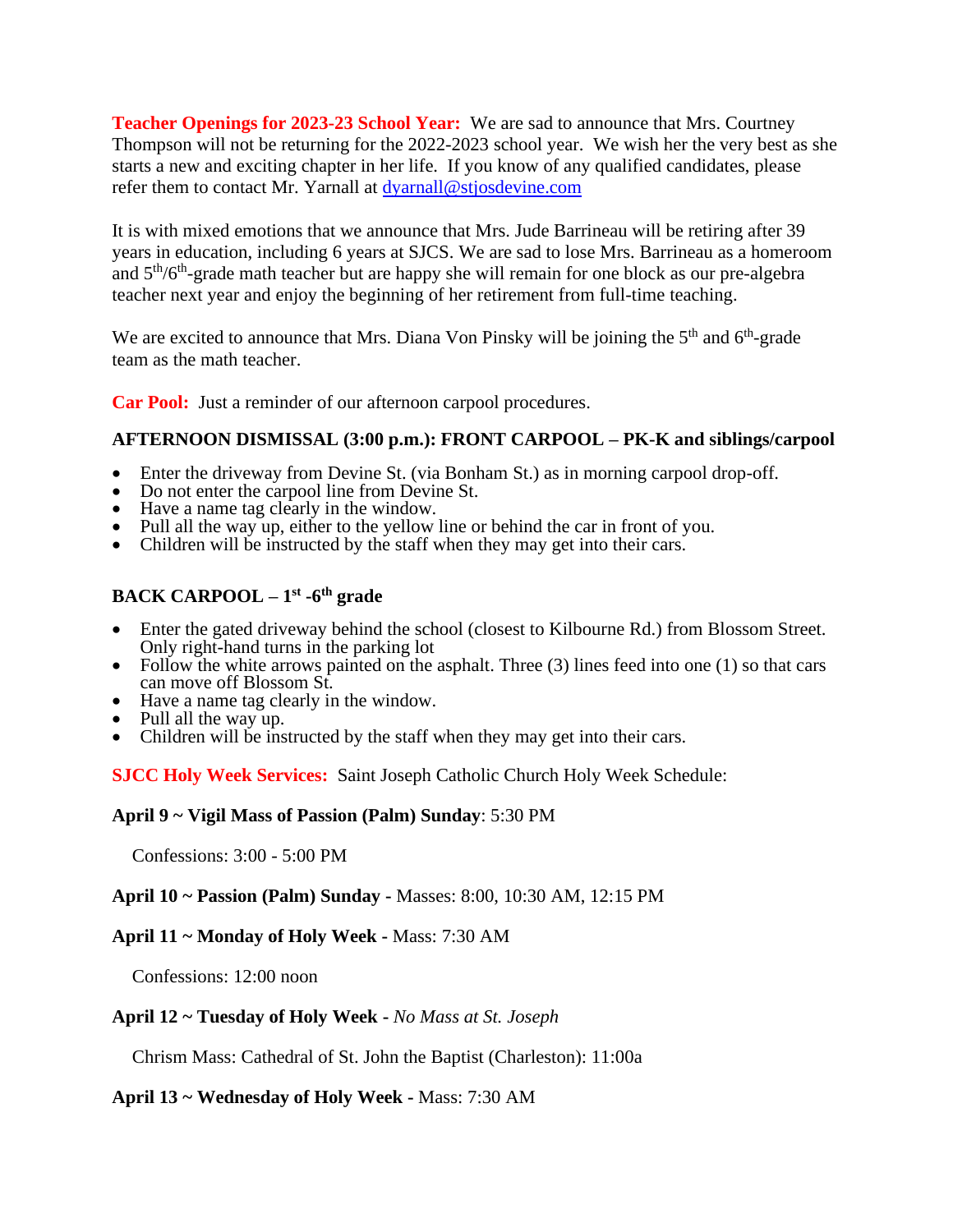Confessions: 12:00 noon

**April 14 ~ Holy Thursday** - *No morning Mass* **Mass of the Lord's Supper and Mandatum:** 6:00 PM. Adoration at the Altar of Repose until 9:00 PM

### **April 15 ~ Good Friday of the Lord's Passion -** *day of fast and abstinence*

Stations of the Cross followed by the beginning of Divine Mercy Novena: 12:00 noon; Veneration of the Cross and Liturgy of the Passion and Death of Our Lord: 3:00 PM

**April 16 ~ Holy Saturday -** Morning Prayer & Blessing of Food for your Table: 9:45 AM

*No Confessions or 5:30 PM Mass*

**The Great Easter Vigil -** Gather Outside for Blessing of the Easter Fire: 8:00 PM

Vigil Mass Begins: 8:15 PM

## **April 17 ~ Easter Sunday -** *The Resurrection of the Lord*

**Masses: please note:** Overflow seating for all Easter Sunday

8:00 AM in the Church Masses is provided in the Gym (with simulcast.)

10:30 AM in the Church. EMHCs will bring Holy Communion to the Gym.

12:15 PM in the Church

Thank you for your cooperation!

# **April 18 ~ Easter Monday -** *No Mass;* Church Office Closed

**Kibler Citizenship Award:** Saint Joseph Catholic School is proud to announce the Kibler Citizenship Award, a scholarship opportunity open to any **rising sixth-grader** who is currently enrolled at Saint Joseph Catholic School. The Kibler Citizenship Award aims to inspire a rising 6th-grade student to exhibit honesty, compassion, respect, responsibility, and courage. To put it simply: do the right thing and be a good citizen. Candidates for the Kibler Citizenship Award will be determined by a nomination process and the winner will be chosen by a Kibler family committee in a blind selection.

The student may be nominated by a staff member, parent, current student, or member of the Saint Joseph community. The nominating individual will need to write a detailed description and cite specific examples of how the student mirrors the below criteria.

- 1. Honesty- Exhibit fairness and truthfulness; be free of dishonesty.
- 2. Compassion- Show kindness, caring, and a willingness to help others.